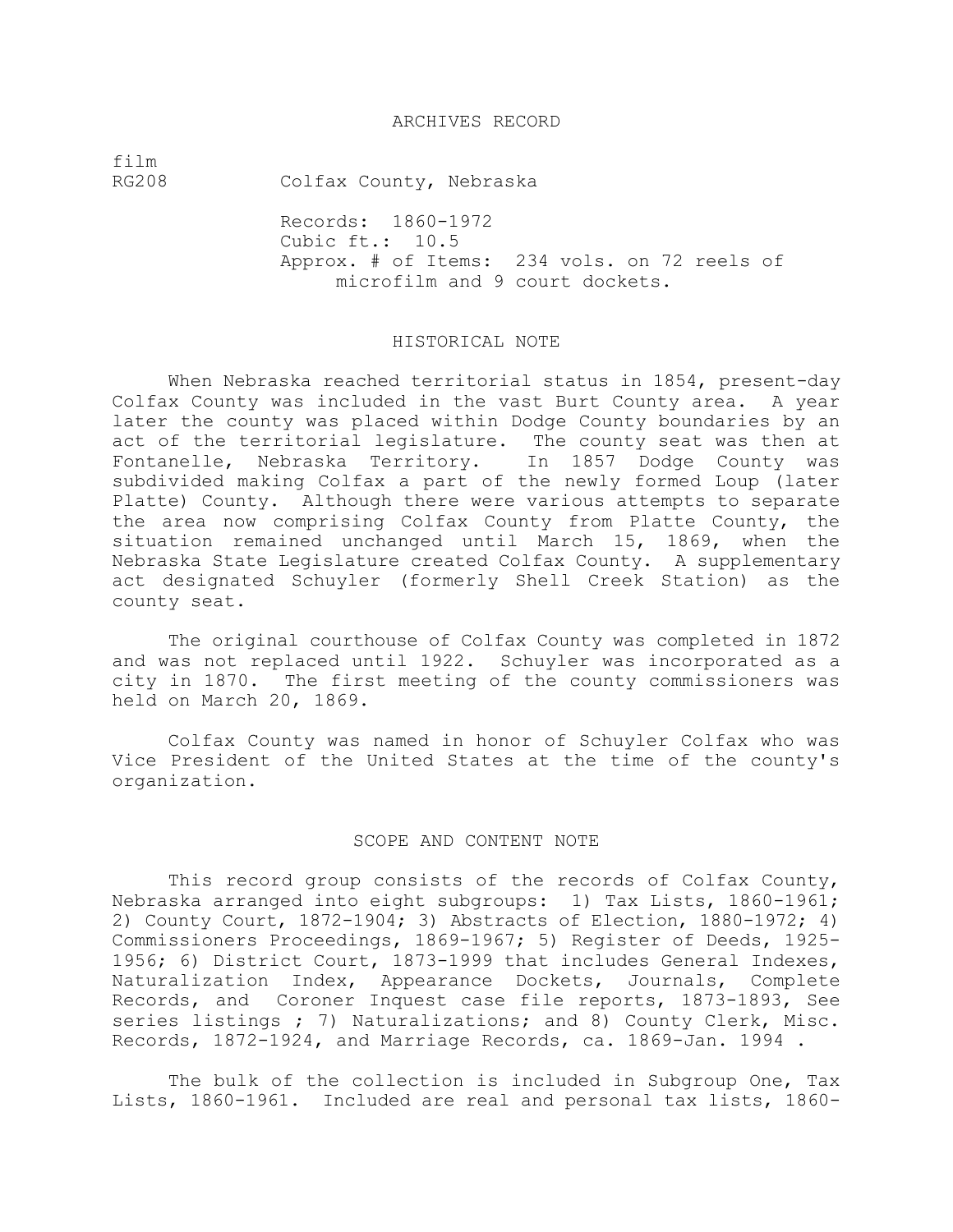1951; Personal Tax Lists, 1952-1961; Motor Vehicle Tax Lists, 1935- 1952; Delinquent Tax Lists, 1861-1901. These records were microfilmed by the Historical Society in 1987.

Subgroup Two, County Court, consists of Justice Dockets of the county and certain precincts, 1872-1926, Series One, and County Court Judge's Dockets, 1889-1907.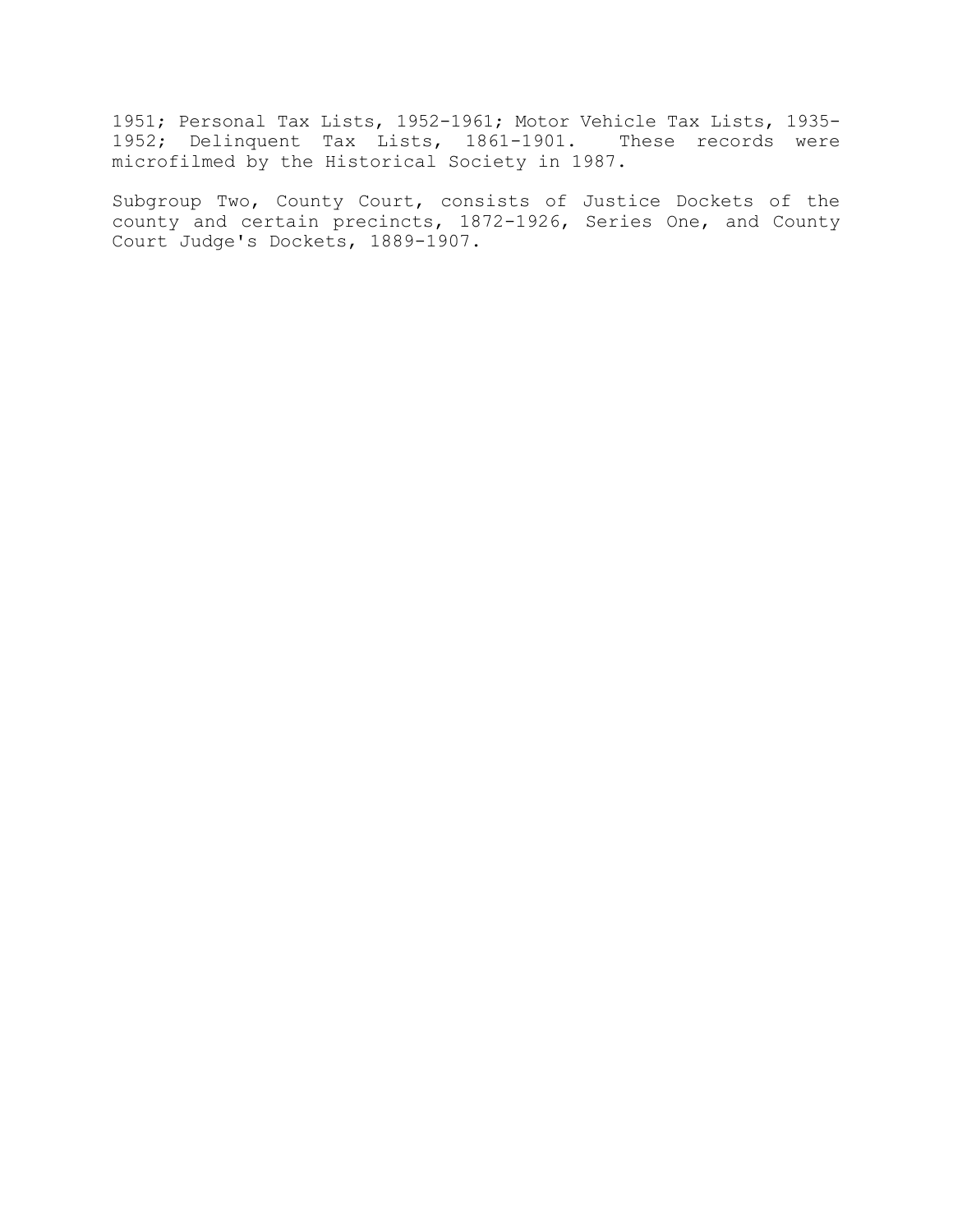film

ADDED ENTRIES:\*\*

TAXATION--NEBRASKA--COLFAX COUNTY MOTOR VEHICLES--VALUATION--NEBRASKA--COLFAX COUNTY JUSTICES OF THE PEACE--NEBRASKA--COLFAX COUNTY ELECTIONS--NEBRASKA--COLFAX COUNTY COUNTY GOVERNMENT--RECORDS AND CORRESPONDENCE LAND SUBDIVISION--NEBRASKA--COLFAX COUNTY Thomas, George H., Allen, S. B. (Allen Sanford), 1845-1926 Walling, W. I. (Washington Irving), 1838-1911 Thompson, James A., Taylor, G. D., Carleton, W. H., Metzger, John, 1864-1940 Witt, John H., 1898-1966 Olson, Raymond H., 1883-1968 Brogler, Franz A., Chronological Index - 10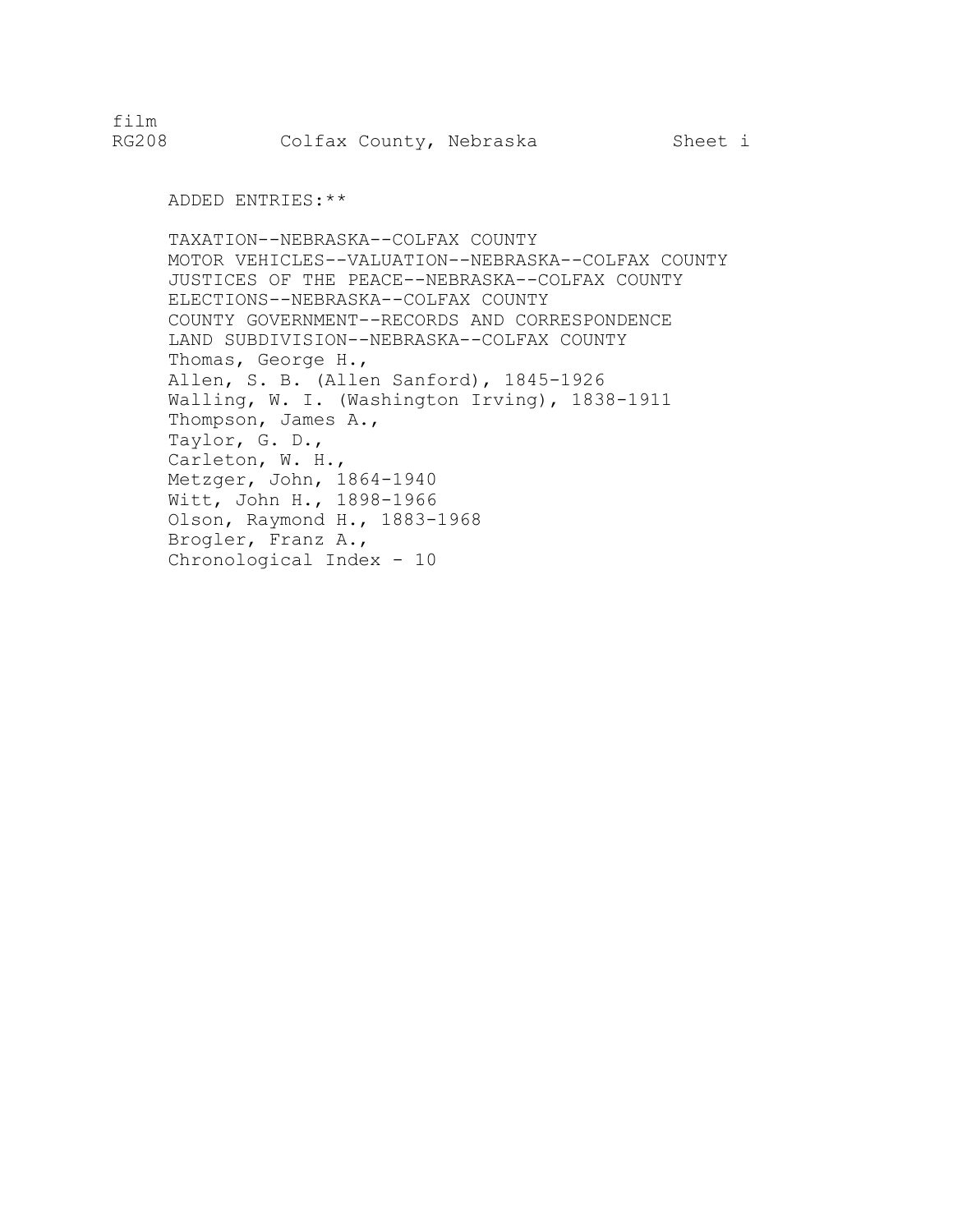film RG208 Colfax County, Nebraska Sheet 2

Subgroup Three includes Abstracts of Votes Cast for both general elections, 1880-1972, and primary elections, 1907-1928 and 1954-1972, of Colfax County on microfilm.

Subgroup Four, County Board of Commissioners Proceedings, 1869-1967, are also microfilmed and located in the West Reference Room under RG208. Subgroup Five consists of numerical indexes for the cities of Schuyler and Clarkson, Nebraska, 1925-1956, on microfilm. Subgroup Six, District Court consists of General Indexes, Naturalization Index, Appearance Dockets, Daily Journals, Complete Records,, Bills of Exception and early Coroner Inquest files.

The tax lists were transfered to the State Archives in June of 1973 and the court dockets in May of 1973. The Abstracts of Elections were borrowed by the Historical Society for microfilming in July of 1973. The Commissioners Proceedings, 1869-1967, and Numerical Indexes, 1925-1956, on microfilm were copied from county security microfilm stored in the State Archives.

DESCRIPTION

film

SUBGROUP ONE TAX LISTS, 1860-1961

SERIES ONE TAX LISTS, 1860-1951

| Vols. $1-2$ |              | 1860-1869                             | Real & Personal                           |  |
|-------------|--------------|---------------------------------------|-------------------------------------------|--|
|             |              | Vols. 3-4 1870-1871                   | Real & Personal                           |  |
|             |              | Vols. 5-6 1872-1873                   | Real & Personal                           |  |
|             |              |                                       | Vols. 7-12 1874-1876 Real & Personal      |  |
|             | Vols. 13-20  |                                       |                                           |  |
|             | Vols. 21-84  |                                       | 1885-1916     Real & Personal             |  |
|             |              | (2 vols. per year)                    |                                           |  |
|             | Vols. 85-90  |                                       | 1917-1918 Real & Personal, City & Village |  |
|             |              | (3 vols. per year)                    |                                           |  |
|             | Vols. 91-189 |                                       | 1919-1951 Real & Personal                 |  |
|             |              | (3 vols. per year)                    |                                           |  |
|             |              | Vols. 190-199 1952-1961 Personal only |                                           |  |
|             |              |                                       |                                           |  |

SERIES TWO DELINQUENT TAX LISTS, 1861-1901

NOTE: Vols. 200-202 on microfilm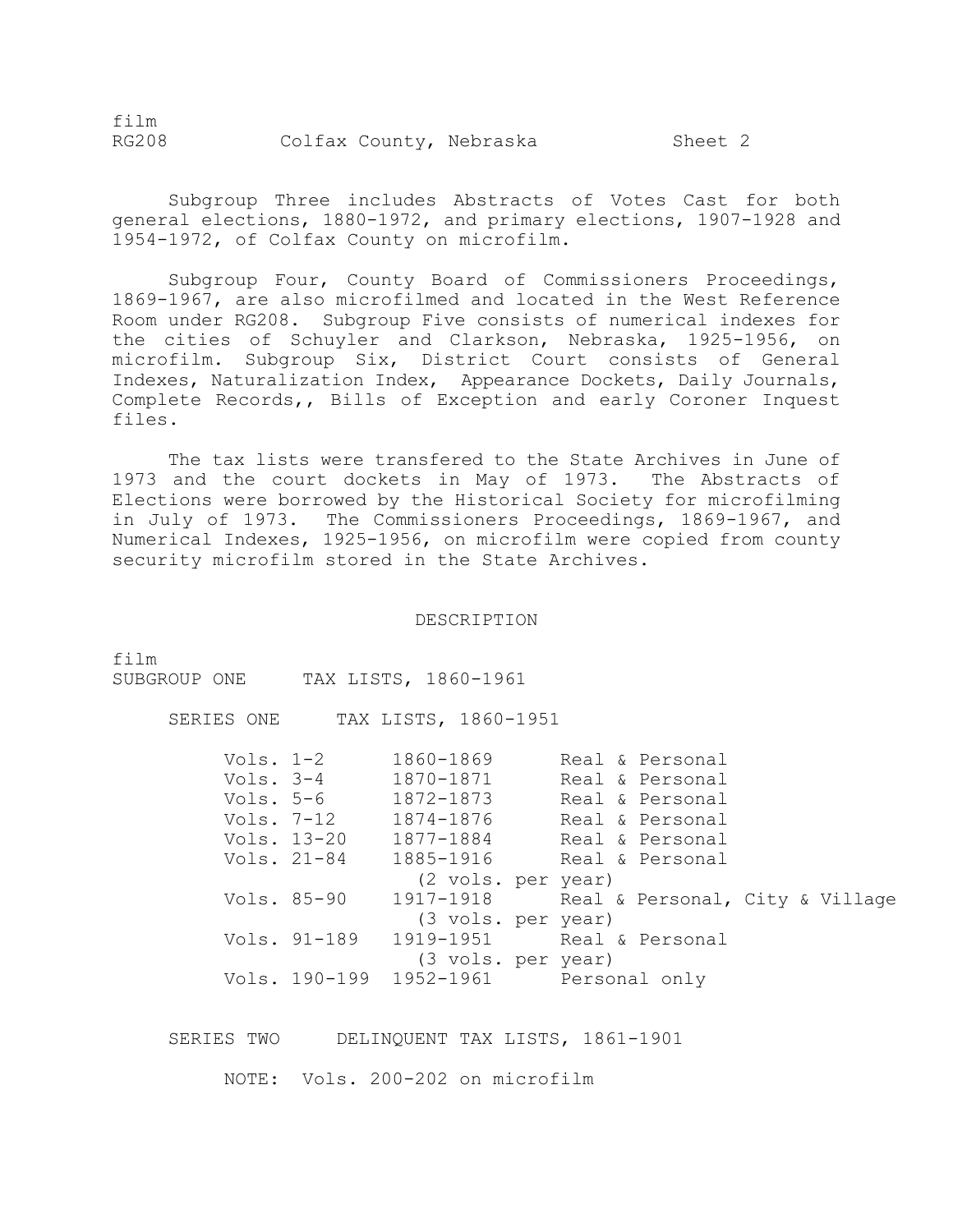| Vol. 1 | 1861-1882 |
|--------|-----------|
| Vol. 2 | 1868-1901 |
| Vol. 3 | 1873-1874 |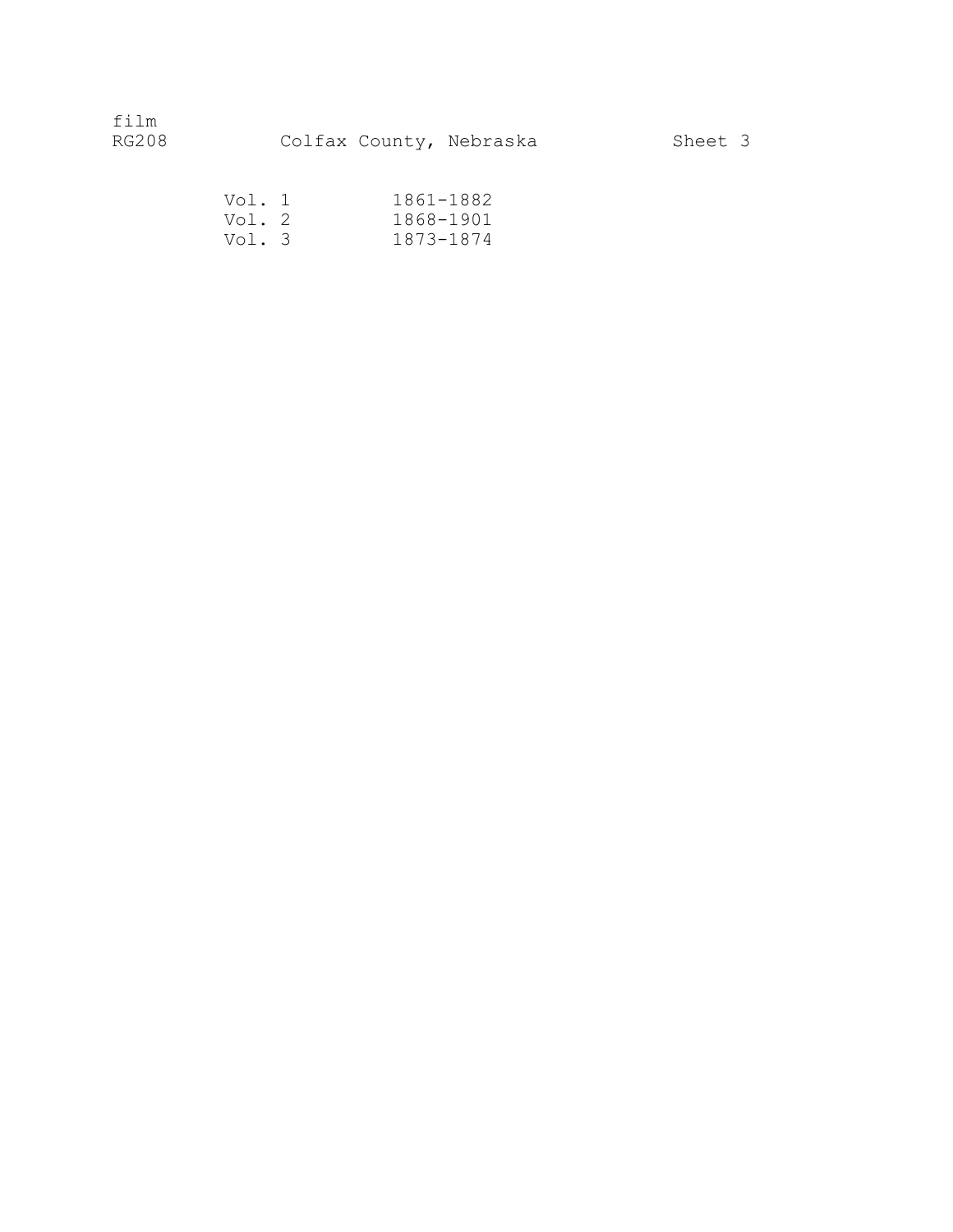RG208 Colfax County, Nebraska Sheet 4

SUBGROUP ONE TAX LISTS (cont)

SERIES THREE MOTOR VEHICLE TAX LISTS, 1935-1952

NOTE: Vols. 203-219 on microfilm

Vols. 1-17 1935-1952 (one vol. per yr)

Tax List Inventory available upon request

SUBGROUP TWO COURT DOCKETS, 1872-1904

SERIES ONE JUSTICE DOCKETS, 1872-1926

| Vol. 1<br>Vol. 2<br>Vol. 3 | Justice Docket<br>Justice Docket - County Court 1877-1888<br>Justice Docket - County Court<br>George H. Thomas, Justice<br>$p.1 - #594 (9/4/1888)$ thru<br>$p.119 - #710 (1/7-6/26/1890)$<br>Sanford B. Allen, Justice<br>$p.120 - #711 (2/6/1889-9/8/1890)$ thru<br>$p.638 - #1404 (2/11/1895-12/28/1899)$                                                                                                                         | 1872-1875<br>1888-1895 |
|----------------------------|-------------------------------------------------------------------------------------------------------------------------------------------------------------------------------------------------------------------------------------------------------------------------------------------------------------------------------------------------------------------------------------------------------------------------------------|------------------------|
| Vol. 4                     | Justice Docket - County Court 1895-1904                                                                                                                                                                                                                                                                                                                                                                                             |                        |
| Vol. 5                     | Justice Docket - Stanton Pct. 1886-1890<br>W. I. Walling, Justice, pp. 1-229<br>#1 (7/27/1886) thru #185 (11/2-6/1889)<br>Geo. T. Vandermeuler, pp. 230-254<br>#186 (11/26/1889-3/13/1890) thru<br>$#202$ $(7/9-12/1890)$                                                                                                                                                                                                           |                        |
| Vol. 6                     | Justice Docket - Stanton Pct. 1890-1926<br>Geo. T. Vandermeuler, pp. 1-20<br>#1 (7/10/1890-4/27/1891) thru<br>$#17$ $(3/26-31/1891)$<br>C. H. Swallow, Justice, pp. 21-72<br>#18 (10/17-21/1891) thru<br>$#52$ (8/26-28/1895)<br>W. I. Walling, Justice, pp. 74-305<br>#53 (2/12-21/1896) thru<br>$#215 (8/18-23/1906)$<br>James A. Thompson, Justice, pp. 306-319<br>#216 (12/14/1906-1/22/1907) thru<br>$#225$ $(2/11-9/25/1907)$ |                        |

film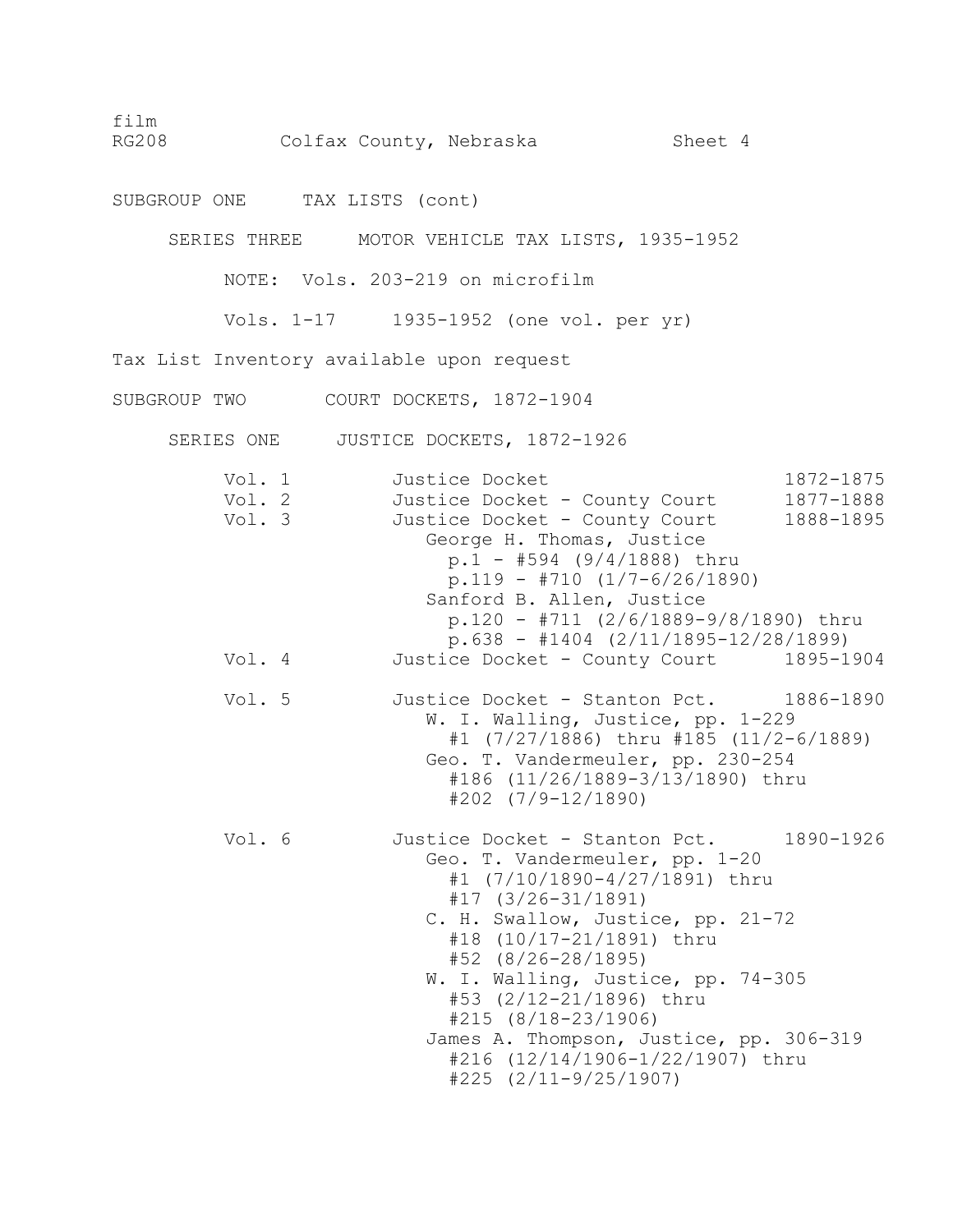| film<br><b>RG208</b>       | Colfax County, Nebraska                        |                                                             | Sheet 5                                                                                                                                                                                                                                                                                                                                                                                                                                                                                                                                                                                      |                                     |
|----------------------------|------------------------------------------------|-------------------------------------------------------------|----------------------------------------------------------------------------------------------------------------------------------------------------------------------------------------------------------------------------------------------------------------------------------------------------------------------------------------------------------------------------------------------------------------------------------------------------------------------------------------------------------------------------------------------------------------------------------------------|-------------------------------------|
| SUBGROUP TWO               |                                                | COURT DOCKETS, 1872-1904                                    |                                                                                                                                                                                                                                                                                                                                                                                                                                                                                                                                                                                              |                                     |
|                            | SERIES ONE JUSTICE DOCKETS, 1872-1926          |                                                             |                                                                                                                                                                                                                                                                                                                                                                                                                                                                                                                                                                                              |                                     |
|                            | $V.06$ (cont)                                  | $#230$ $(2/24-29/1908)$<br>pp. 385-480 blank                | G. D. Taylor, Justice, pp. 320-328<br>#226 (7/29-8/12/1907) thru<br>W. H. Carleton, Justice, pp. 331-339<br>Finka vs. Herbert (10/28-31/1911) thru<br>Satjars vs. Wigington (8/29-10/14/1912)<br>John Metzger, Justice, pp. 340-363<br>Jindra vs. Fernor (2/9-22/1915) thru<br>Broman vs. Johnson (7/29/1916)<br>John Witt, Justice, pp. 364-366<br>Pohl vs. Johnson (4/12-7/13/1920)<br>Franz A. Brogler, Justice, pp. 367-368<br>Sigman vs. Brockman (2/18-28/1922)<br>R. H. Olson, Justice, pp. 370-384 (end)<br>Wolken vs. Hild (8/4-14/1926) thru<br>Arps vs. Hilbert et al (9/10/1926) |                                     |
| SERIES TWO                 |                                                |                                                             | COUNTY JUDGE'S DOCKETS, 1889-1907                                                                                                                                                                                                                                                                                                                                                                                                                                                                                                                                                            |                                     |
| Vol. 1<br>Vol. 2<br>Vol. 3 |                                                | Judge's Docket #2<br>Judge's Docket #3<br>Judge's Docket #4 |                                                                                                                                                                                                                                                                                                                                                                                                                                                                                                                                                                                              | 1889-1892<br>1892-1897<br>1897-1907 |
| film<br>SUBGROUP THREE     | ABSTRACTS OF ELECTIONS, 1880-1972              |                                                             |                                                                                                                                                                                                                                                                                                                                                                                                                                                                                                                                                                                              |                                     |
| Roll 1<br>#13451           | Vol. 1<br>Vol. 2<br>Vol. 3<br>Vol. 4<br>Vol. 5 |                                                             | Abstracts - General Elections, 1880-1896<br>Abstracts - General Elections, 1897-1908<br>Abstracts - Primary Elections, 1907-1928<br>Abstracts - General Elections, 1909-1952<br>Abstracts of Votes Cast<br>General & Primary Elections, 1954-1972                                                                                                                                                                                                                                                                                                                                            |                                     |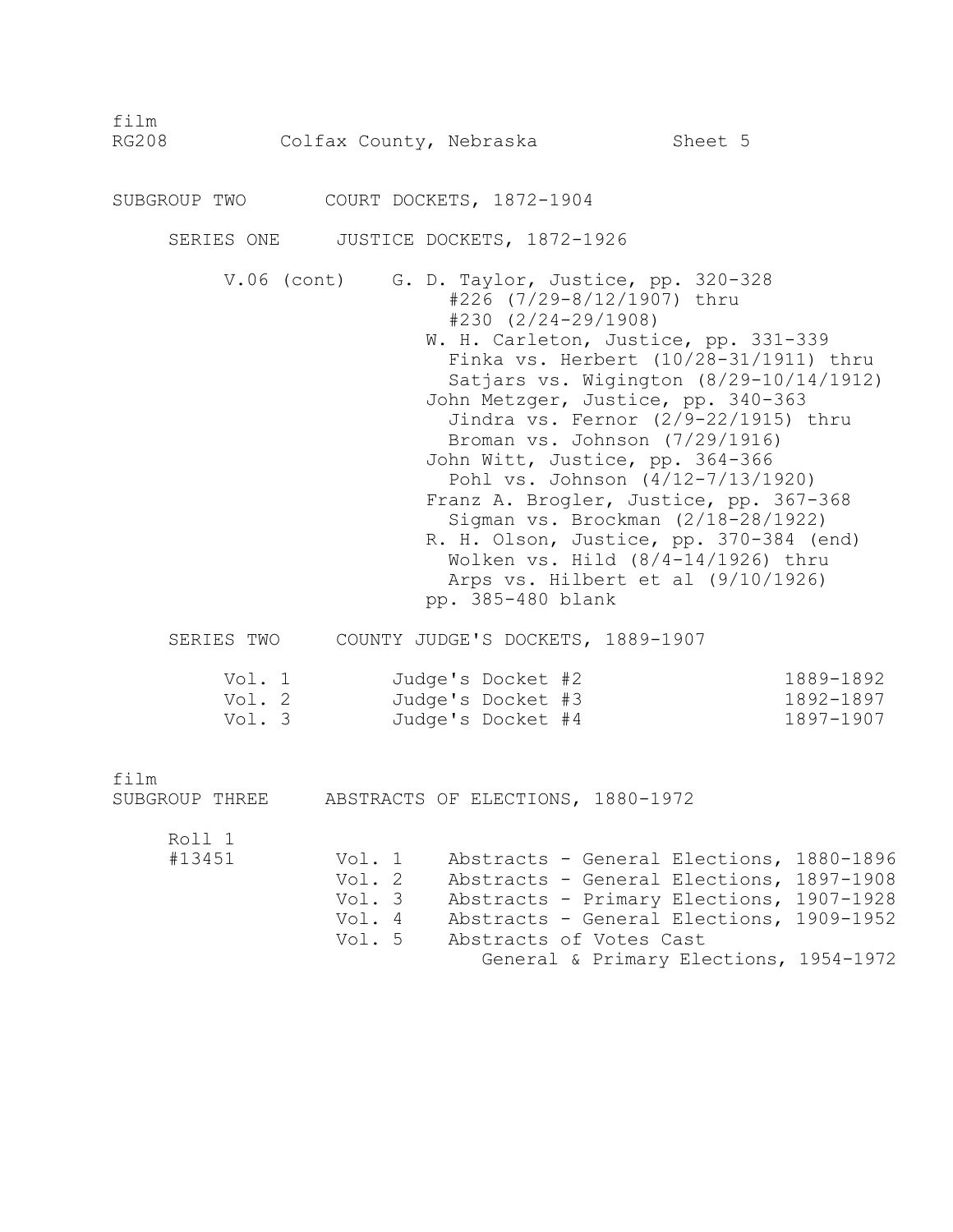| ±ı⊥m  |  |                         |         |  |
|-------|--|-------------------------|---------|--|
| RG208 |  | Colfax County, Nebraska | Sheet 6 |  |

film SUBGROUP FOUR COMMISSIONERS PROCEEDINGS, 1869-1967

- NOTE: Diazo, 35mm, microfilm copies from security microfilm of Colfax County stored in the State Archives. Microfilmed by Kwik Chek Company, Red Cloud, NE, March 23, 1973 under RMA1474. County designated roll numbers can be found in parentheses following Archives designated roll numbers.
- Roll 1 (34) Commissioners Record #1, p.1 (March 21, 1869) thru Commissioners Record #2, p.379 (June 7, 1884)
- Roll 2 (35) Commissioners Record #2, p.380 (June 9, 1884) thru Commissioners Record #5, p.569 (9/10/1910)
- Roll 3 (36) Commissioners Record #5, p.570 (9/19/1910) thru Commissioners Record #8, p.599 (1/4/1943)
- Roll 4 (37) Commissioners Record #8, p.600 (1/7/1943) thru Commissioners Record #10, p.679 (April 1, 1967)

film

SUBGROUP FIVE REGISTER OF DEEDS, 1925-1956

Roll 1 (37) vol. 1 Numerical Index - Lots City of Schuyler vol. 2 1925-1956 and additions vol. 2 Numerical Index - Lots City of Clarkson Block 1 (1926-1946) thru Penbrick's Addition to Clarkson, 1925-1955

 $\epsilon$ in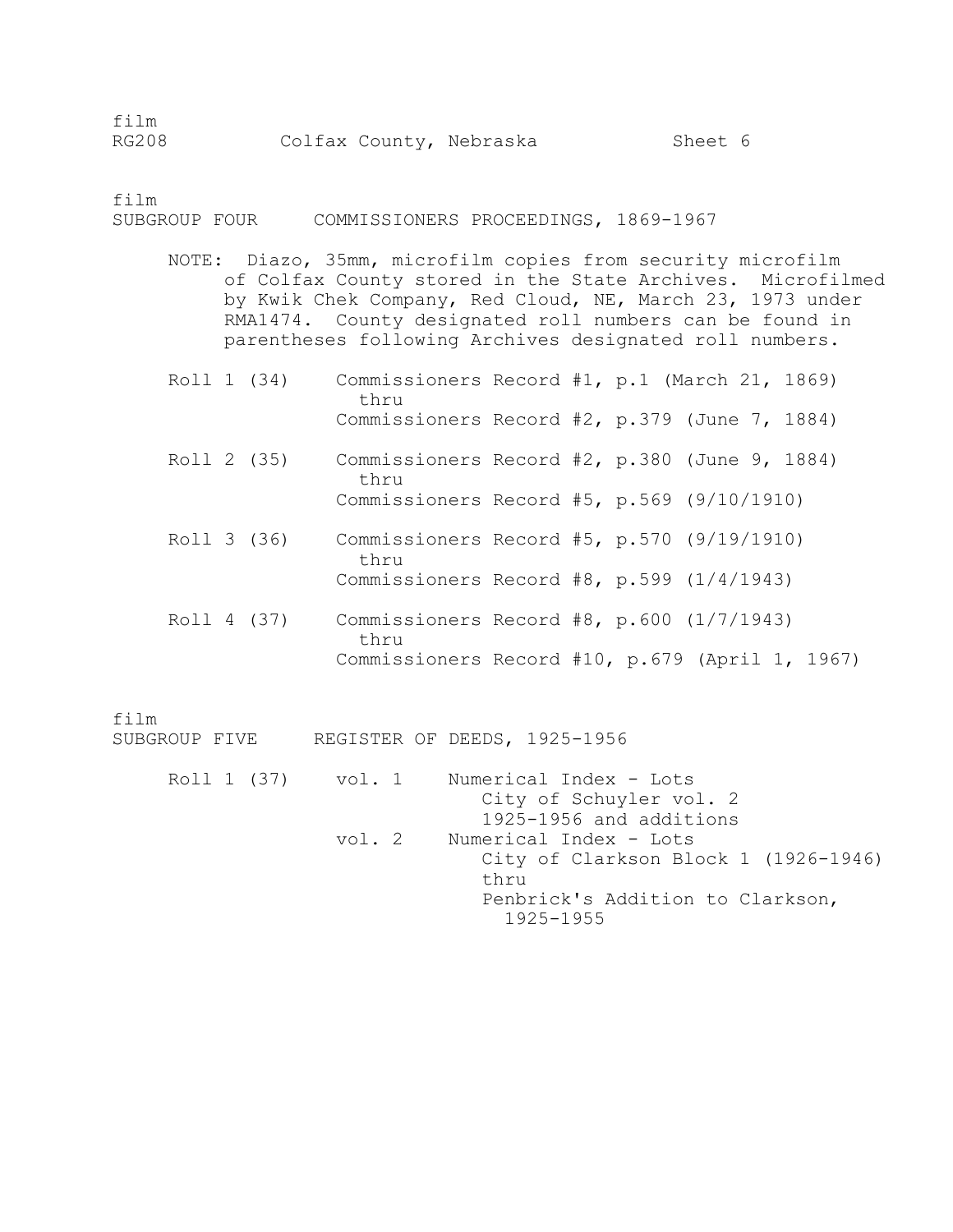RG208 Colfax County, Nebraska Sheet 7

SUBGROUP SIX DISTRICT COURT

 Series One Coroner Inquest Case Files, 1873-1893 Box 1 Bogner, Elias, died from injuries sustained from moving train, Bridge east of Howells, NE 20 June 1888 Bosh, Anton, died from complications due to extreme alcohol consumption (whiskey), 31 January 1884 Degman, John S. Death at the hands of Wenzel Lapour, warrant issued for Lapour's arrest, 12 January 1886 Ellis, Clifford G., accidental death, muzzleloader, gunshot by brother (Charles), 27 February 1882 Fajman, Anthony, suicide by poison, 6 June 1891 Fiala, Lucy, suicide by strychnine, 18 November 1890 Flannery, Michael, run over by Union Pacific railway car one mile west of Schuyler, 1 April 1870 Gibbard, Albert Edward, accidental discharge of shotgun by his own hand, 30 November 1889 Glinskie, John, accidental death by drowning in Shell Creek, 21 June 1880 Hagermann, George, blunt force trauma to the head by parties unknown, 19 February 1889 Hanson, Martin, hanging in barn by rope, 5 February 1889 Hartley, William, accidental death, fell off freight train car, 30 November 1887 Henn, William, heatstroke, 29 June 1881 Irvin, Frank, accidental shooting (pistol) fired by Charles Edgar, 16 July 1889 Kierstead, George, age 19, from Burnett, NE, accidental shooting by Edgar Butts, 17 October 1886 Kubik, Anton, suicide by hanging, 12 February 1888 Kucera, Vaclav, suicide by strychnine, 19 June 1906 Lapour, Wenzel, hanged in tree by courthouse by parties unknown, 12 January 1886 Montfort, G., overdose by morphine, 8 July 1887 Richmond, Lee, accidental drowning, 27 June 1881 Rousek, Frank—House of (multiple deaths), found committed by Joseph Heraledsky, 20 September 1887 --Rousek, Franziska, gunshot to temple and hatchet wounds to skull --Heraledsky, Maria, strangulation/choking Schultz, John, suicide by gunshot, 6 January 1882 Schmidt, Rienhold, struck by train one-half mile west of Schuyler, 29 August 1888 Semmerad, James, accidental death when load of lumber fell on him, 30 September 1891

film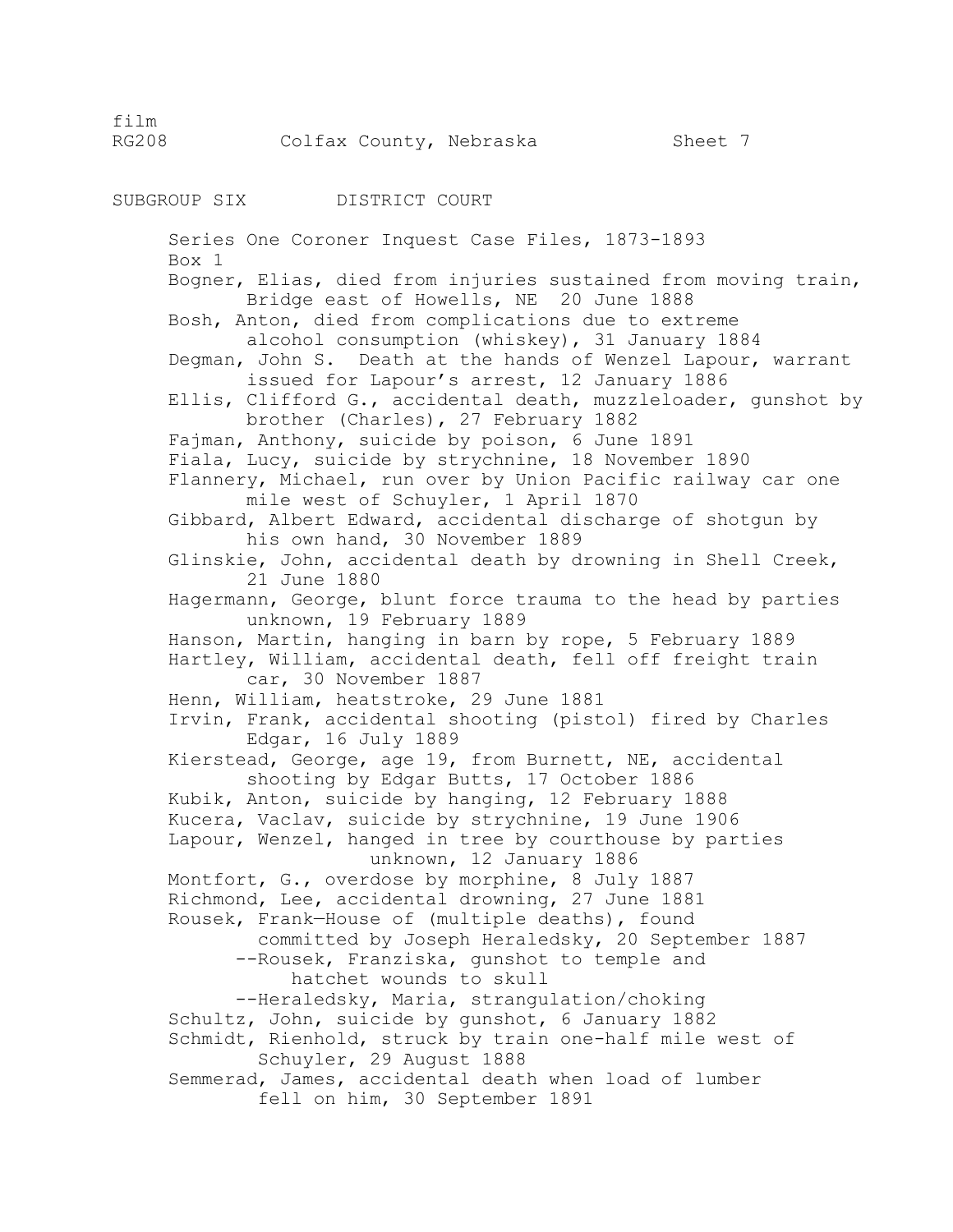SUBGROUP SIX DISTRICT COURT Series One Coroner Inquest Case Files, 1873-1893 Box 1 Continued Toulvey, Michael, Death by son, Thomas, blunt force trauma to head with a club, 30 September 1873 Unknown Male, Wilson Precinct, slit throat inflicted by razor, suspected suicide, 6 October 1873 Vybral, John, suicide, 10 July 1893 Whitehall, George Washington, death by jumping from a moving train resulting in fractured skull and ribs on railroad switch near Schulyer depot, 11 March 1892 Series Two, District Court General Indexes to District Court, Level 2 (Main Headquarters Bld.) Volume 1, Index to Naturalizations Volumes 1 and 2, General Index to District Court (general index only goes through Appearance Docket, Volume 8, April 1918); Contact Colfax County District Court for later indexes and case files after April 1918 Series Three, District Court Appearance Docket Volume 1 (Jan. 1871) thru Volume 8 (April 1918) NOTE: Alpha. indexes in front of volume 1, Volume 6, Volume 7, and Volume 8 Series Four, District Court Journal Volume 2 (Jan. 1881) thru Volume 7 (Sept. 1909) NOTE: No alpha. indexes in the front of these volumes Series Five, District Court Complete Record Volume 1 (Feb. 1870) thru Volume 28 (August 1975) NOTE: Only Volume 1 has alpha. index in front of the volume Volume A (Jan. 1900) thru Volume H (May 1916) NOTE: Alpha indexes in front of volumes A, B, C, D, and E only Contain cases related to estate/probate disputes and offenses committed by minors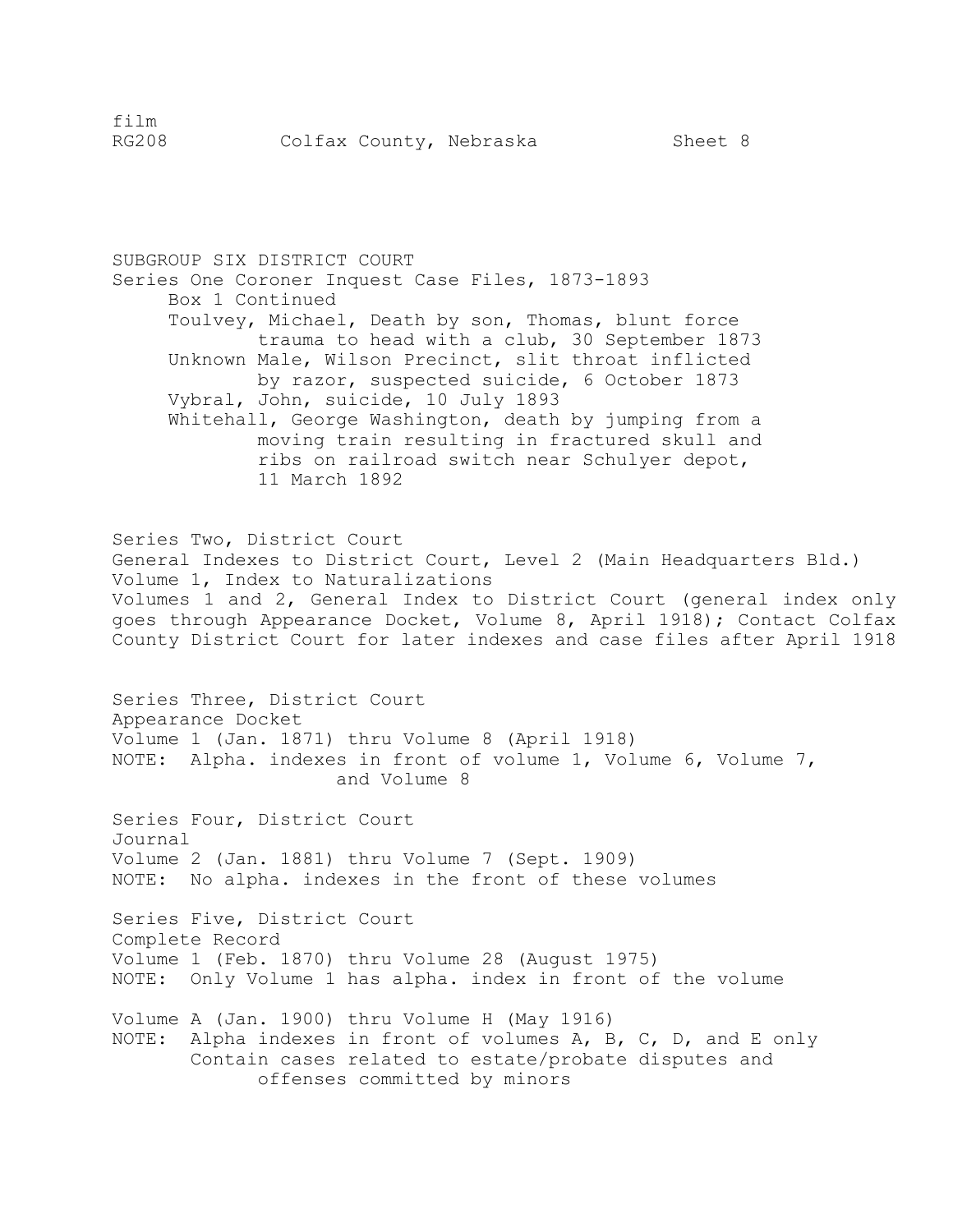| film<br><b>RG208</b> | Colfax County, Nebraska                              |                                                                             | Sheet 9     |
|----------------------|------------------------------------------------------|-----------------------------------------------------------------------------|-------------|
| Series Ten           | Bills of Exception                                   |                                                                             |             |
|                      | No. 6906 Glenn Botsch vs Leigh Land Co., 1979 44021  |                                                                             |             |
| Cr. 408              |                                                      | State vs Alexius L. Bideaux 84-172                                          |             |
| No. 8228             |                                                      | In the Matter of Trust Created by<br>Last Will of Lloyd L. Pospishil 89-317 |             |
| Cr. 551              |                                                      | State vs David A. Meyers                                                    | $90 - 1239$ |
|                      | Cr. 450 State vs Richard Aldrich                     |                                                                             | 86-826      |
| Cr. 497              |                                                      | State vs Loren Ball                                                         | $88 - 407$  |
|                      | Cr. 470-471 State vs James Hodyc & Arlyn Cech 87-617 |                                                                             | $87 - 734$  |
| No. 7534             |                                                      | Cheryl Evert vs Gordon Evert                                                | $85 - 599$  |
| Cr. 520              |                                                      | State vs Diane M. Wilmart aka<br>Diane M. Cunningham                        | 89-1358     |
| $Cr.403$ & 406       |                                                      | State vs Alva L. Carlson                                                    | $83 - 609$  |

SUBGROUP 7 NATURALIZATIONS RG208 NATURALIZATION RECORDS, 1869-1943 1869-1943 Film Reel 1 Volume 1 Declaration of Intention, indexed 7-13-1869 to 10-22-1903 #30500 Volume 2 Declaration of Intention, indexed 12-23-1903 to 2-7-1907 Volume 3 Declaration of Intention, indexed 12-18-1906 to 12-29-1910 Volume 4 Declaration of Intention, indexed 1-30-1911 to 12-17-1917 Volume 5 Declaration of intention, indexed 12-17-1917 to 9-13-1921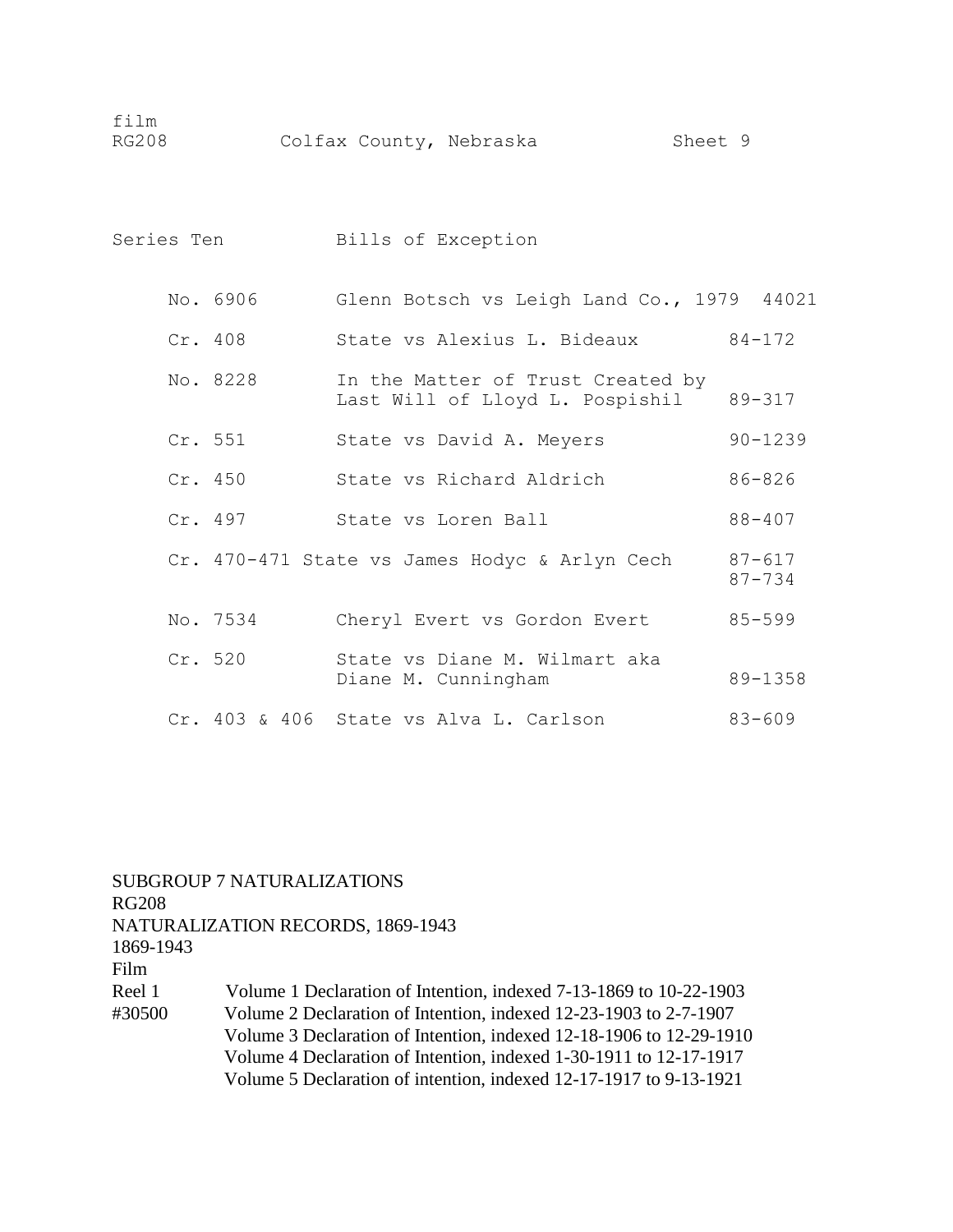| film  |  |                         |          |  |
|-------|--|-------------------------|----------|--|
| RG208 |  | Colfax County, Nebraska | Sheet 10 |  |

# Naturalizations Cont.

| Reel 2           | Volume 5 Declaration of Intention, indexed 9-20-1921 to 6-28-1929    |  |  |  |
|------------------|----------------------------------------------------------------------|--|--|--|
| #30501           | Volume 6 Declaration of Intention, indexed 5-4-1930 to 12-24-1951    |  |  |  |
|                  | Volume 7 Petitions, indexed 6-11-1888 to 5-21-1903                   |  |  |  |
|                  | Volume 8 Petitions, indexed 1-21-1904 to 9-17-1906                   |  |  |  |
|                  | Volume 9 Petitions, indexed 11-25-1912 to 3-6-1914                   |  |  |  |
| Reel 3           | Volume 10 Petitions, indexed 2-23-1907 to 10-3-1917                  |  |  |  |
| #30502           | Volume 11 Petitions, indexed 7-30-1917 to 10-13-1921                 |  |  |  |
|                  | Volume 12 Petitions, indexed 4-23-1921 to 6-6-1928                   |  |  |  |
| Reel 4<br>#30503 | Volume 12 Petitions, indexed 6-6-1928 thru Volume 15 Oaths 9-25-1943 |  |  |  |

SUBGROUP EIGHT, COUNTY CLERK Series One, Misc. Materials, 1874-1924 Box One f. 1 Assessment and Taxes, School Lands Districts, 1894 f. 2 Bid, Elevator Road Machines, Western Wheeled Scraper Co., 1903 f. 3 Bonds to County, 1918 and 1922 f. 4 Colfax County Courthouse, Bids For Erection and Construction, A thru Z, 1921 f. 5 Colfax County Courthouse, Bids for Electrical Wiring, A thru Z, 1921 f. 6 Colfax County Courthouse, Bids for Hardware, A thru Z, 1921 f. 7 Colfax County Courthouse, Bids for Heating and Plumbing, A thru Z, 1921 f. 8 Contracts for Bridges and Culverts, 1918-1920 f. 9 Contracts for Bridges and Culverts, 1921-1922 f. 10 County Board of Commissioners, Insanity Hearing, Ann Houghliting, June 1875, \*\*Confidential Record per NE Rev. Stat. 71-961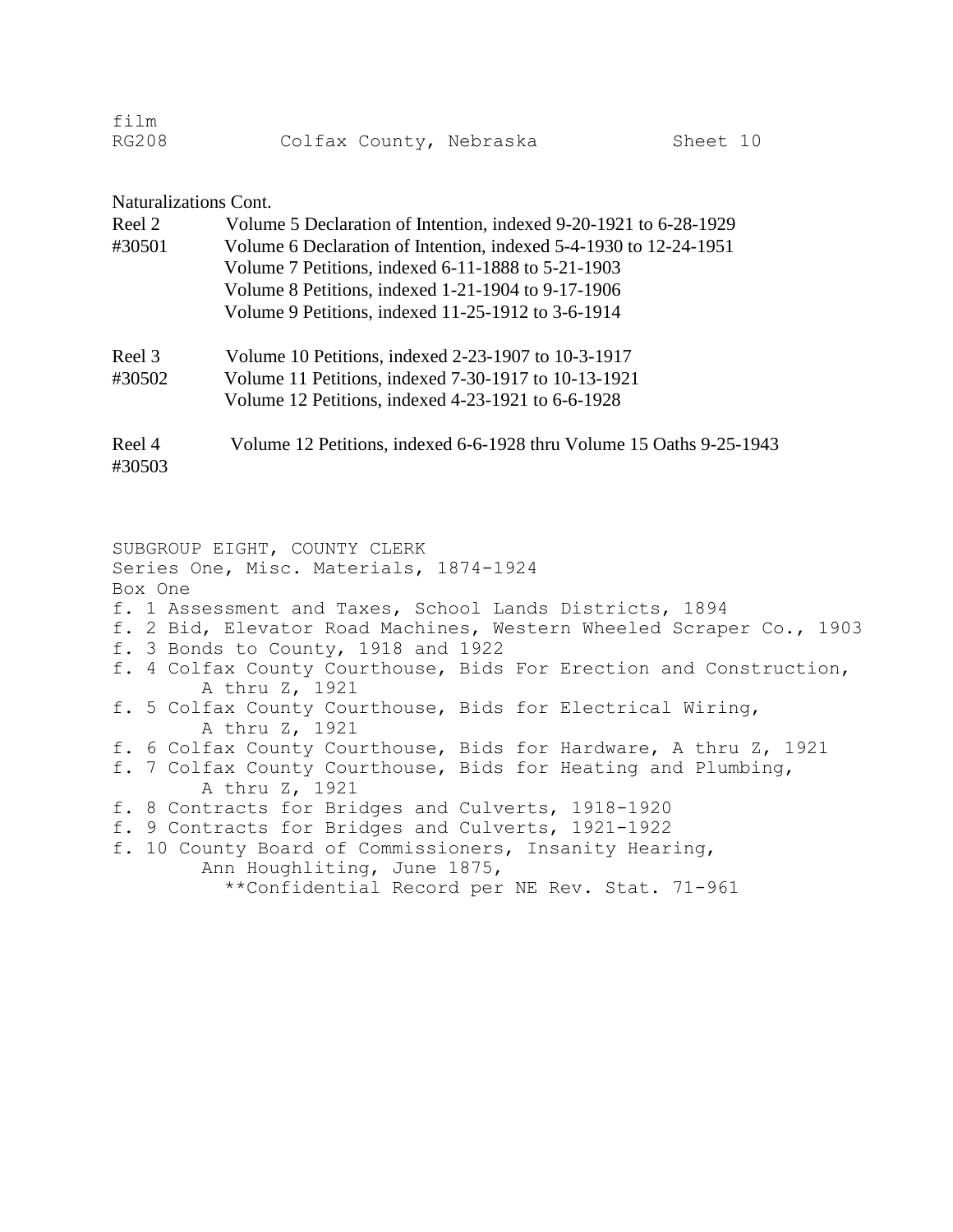film RG208 Colfax County, Nebraska Sheet 11 SUBGROUP EIGHT, COUNTY CLERK Series One, Misc. Materials, 1874-1924 Box One Continued f. 11 County Board of Commissioners, Insanity Hearing, Henry Lemke, Jan. 1874 \*\*Confidential Record per NE Rev. Stat. 71-961 f. 12 County Board of Commissioners, Insanity Rulings, A thru K, 1874-1913 \*\*Confidential Record per NE Rev. Stat. 71-961 NSHS staff will need to review record f. 13 County Board of Commissioners, Insanity Rulings, L thru Z, 1874-1913 \*\*Confidential Record per NE Rev. Stat. 71-961 NSHS staff will need to review record f. 14 County Coroner Charles D. Eby, Statement of Fees for Inquests Performed, 1908-1910 f. 15 County Surveyor Certificate Lot 8, Section 5, Twn. 16, R. 3 washed away by Platte River, 1918 f. 16 Election Sample Ballots, March/April 1924 f. 17 Examiners (State) Report of County Treasurer, Audit, 1893 & 1908 f. 18 Incorporation of Richland Village, 1908 f. 19 List of Able-Bodied Men, 1904 SUBGROUP EIGHT, COUNTY CLERK Series One, Misc. Materials, 1887-1924 Box Two f. 1 Militia Enrollment List, 1906 f. 2 Militia Enrollment List, 1909 f. 3 Militia Enrollment List, 1911 f. 4 Militia Enrollment List, 1912 f. 5 Militia Enrollment List, 1912 (typed version) f. 6 Militia Enrollment List, 1913 f. 7 Militia Enrollment List, 1913 f. 8 Militia Enrollment List, 1914 f. 9 Militia Enrollment List, 1915 f. 10 Mother's Pension Renewal App., Kathryn Philbin,1924 f. 11 Reports of Justices of the Peace, 1876-1910 f. 12 Soldiers and Sailors Lists, 1887-1896 f. 13 Soldiers and Sailors Lists, 1897-1900 f. 14 Soldiers Relief Commission, Settlements/Reports, 1896-1910

Series Two, Marriage Records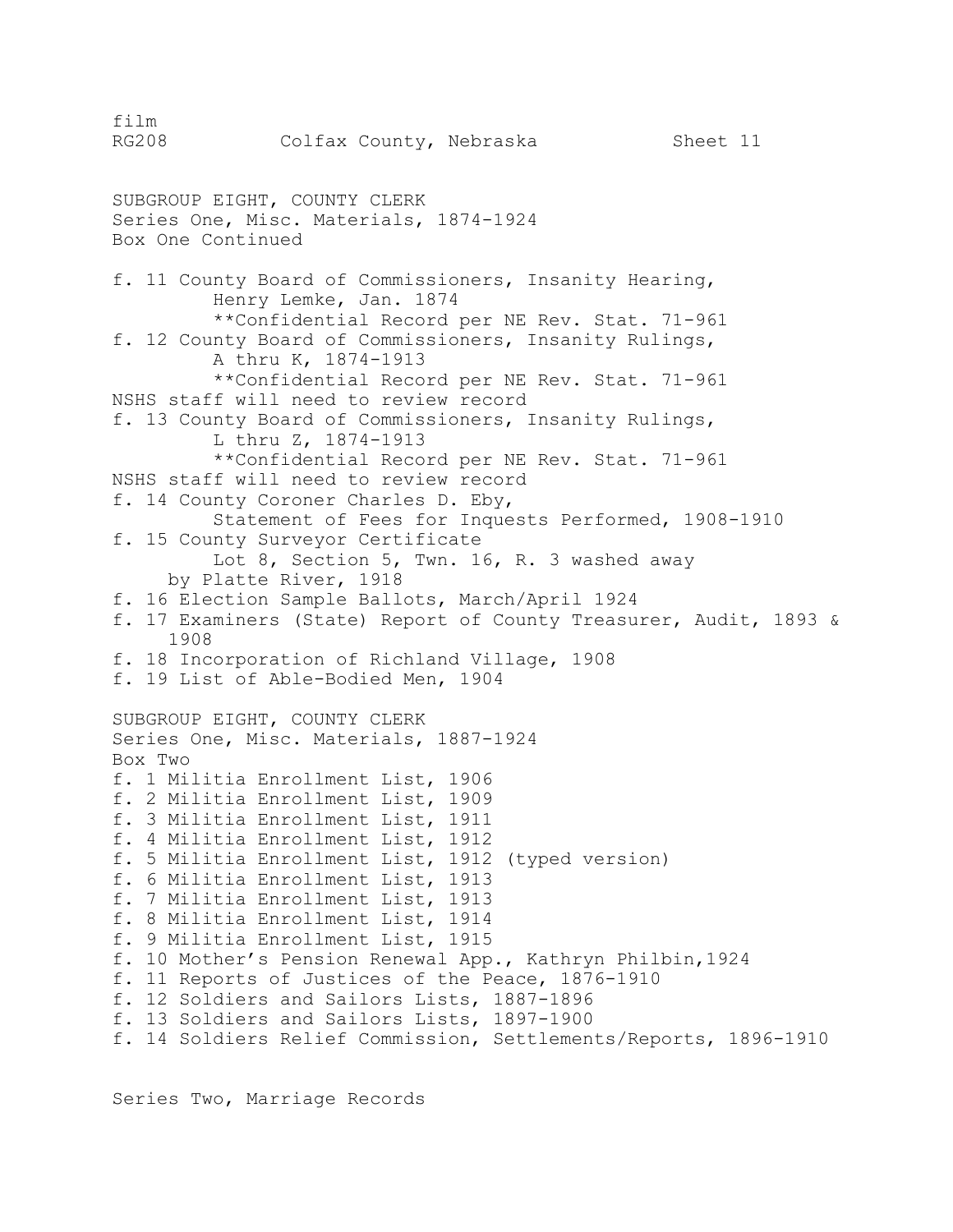film RG208 Colfax County, Nebraska Sheet 12 Microfilm, Reference Room REEL 1: Volume 1, page 1, 12/23/1869 Thru Volume 3, page 638, 10/29/1896 Each volume indexed REEL 2: Volume 4, page 1, 11/2/1896 Thru Volume 6, page 261, 6/6/1911 Each volume indexed REEL 3: Volume 6, page 260, 6/26/1911 Thru Volume 9, page 212, 10/5/1926 Each volume indexed REEL 4: Volume 9, page 212, 10/5/1926 Thru Volume 11, page 280, 6/17/1941 Each volume indexed REEL 5: Volume 11, page 280, 6/17/1941 Thru Volume 13, page 225, 11/17/1956 Each volume indexed COUNTY CLERK SG8 Series Two, Marriage Records Microfilm, Reference Room REEL 6: Volume 13, page 225, 11/17/1956 Thru Volume 15, page 293, 1/3/1976 Each volume indexed REEL 7: Volume 15, page 293, 1/3/1976 Thru Volume 17, page 456, 1/15/1994 Each volume indexed

# END OF INVENTORY

DDS/ct 6/3/1976 PMC/wp50 3/20/1991